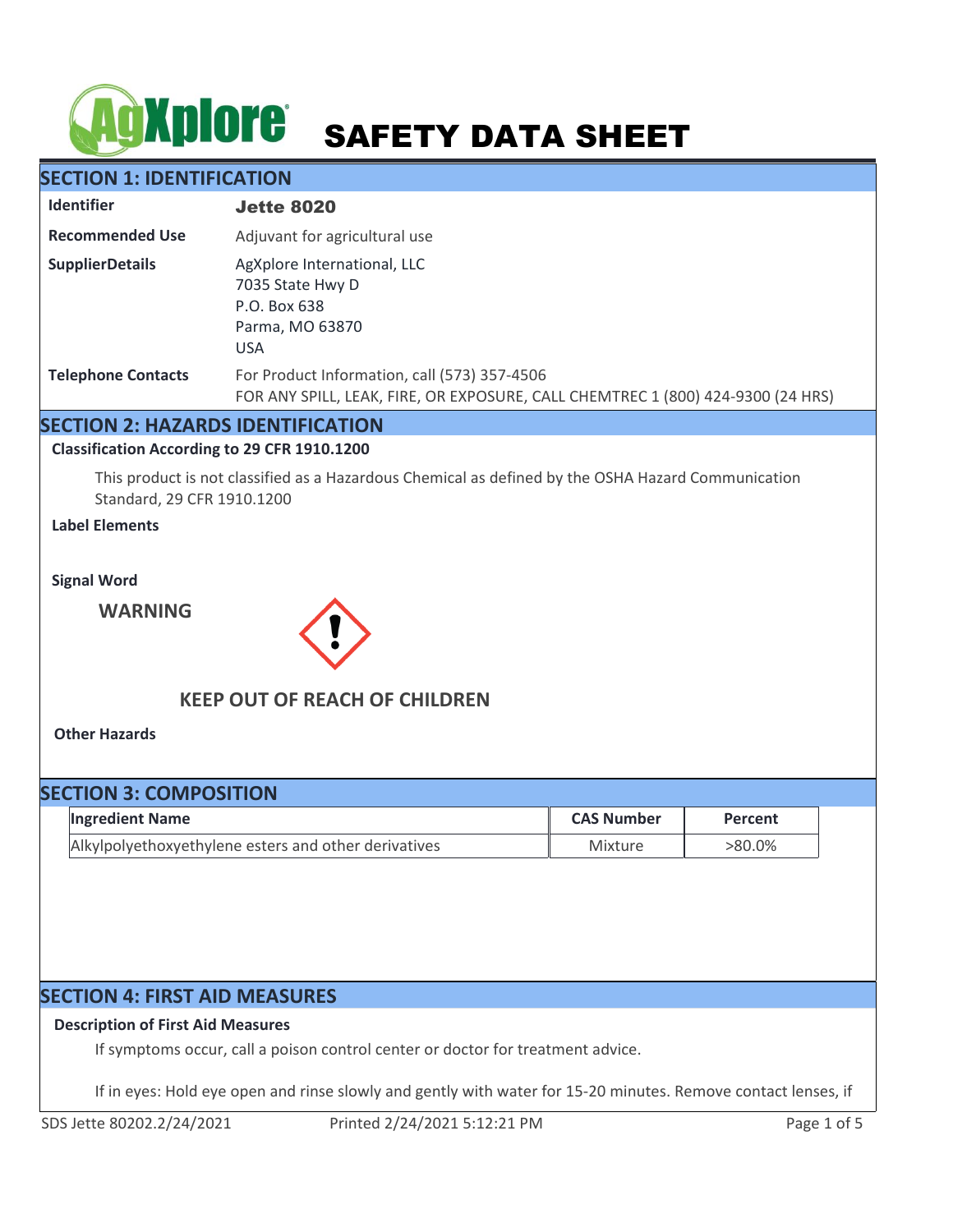present, after the first 5 minutes, then continue rinsing eye.

If on skin: Take off contaminated clothing. Rinse skin immediately with plenty of water for 15-20 minutes. If swallowed: Call a poison control center or doctor immediately for advice. Have person sip a glass of water if able to swallow Do not induce vomiting unless told to do so by a poison control center or doctor. Do not give anything by mouth to an unconscious person.

If inhaled: Move person to fresh air. If person is not breathing, call 911 or an ambulance, then give artificial respiration, preferably by mouth-to-mouth, if possible.

## **Most Important Symptoms and Effects Acute and Delayed**

#### **Immediate Medical Attention and Special Treatment**

Treat symptomatically. Have container with you when seeking medical advice.

Note to physician: No specific antidote. Treat symptomatically and according to the condition of the patient.

# **SECTION 5: FIRE-FIGHTING MEASURES**

#### **Extinguishing Media**

Use water fog or fine spray, dry chemical fire extinguishers, carbon dioxide fire extinguishers, or foam. Do not use direct water stream, as this may spread the fire.

## **Special Hazards Arising from the Substance or Mixture**

Avoid inhaling the fumes.

## **Special Protective Equipment and Precautions for Firefighters**

Wear positive-pressure self-contained breathing apparatus (SCBA) and protective fire-fighting gear. If protective equipment is not available or is not used, fight fire from a protected location or safe distance. Consider the use of unmanned hold holders or monitor nozzles. Keep people away. Isolate the fire and deny unnecessary entry. Move container from fire area if this is possible without hazard. Immediately withdraw all peronnel from the area in case of rising sound from venting safety devices or discoloration of the container. Use water spray to cool fire exposed containers and fire affected zone until fire is out and the danger of reignition has passed.

# **SECTION 6: ACCIDENTAL RELEASE MEASURES**

## **Personal Precautions Protective Equipment and Emergency Procedures**

Avoid inhalation of vapors, dusts, and spray mist. Avoid contact with skin and eyes. Spilled material may cause a slipping hazard. Use appropiate personal protective equipment (see section 8).

#### **Environmental Precautions**

Prevent further spillage if safe to do so. Prevent from entering into soil, ditches, sewers, waterways, and/or groundwater.

#### **Methods and Materials for Containment and Cleanup**

Contain spilled material if possible. Absorb with inert material and dispose of in accordance with applicable regulations. See additional information in Section 13 Disposal Considerations.

# **SECTION 7: HANDLING AND STORAGE**

#### **Advice on Safe Handling**

Wear protective equipment. Avoid contact with eyes, skin, and clothing. Do not eat, drink, or smoke while handling this product. Ensure adequate ventilation. Avoid inhalation of dusts, vapors, or spray mist. Avoid prolonged exposure. Wash hands thoroughly after handling.

#### **Conditions for Safe Storage**

Store in original container. Do not freeze. Store away from direct sunlight or ultraviolet light. Store in a dry place. Do not reuse empty container. Do not allow water to be introduced into container. Do not contaminate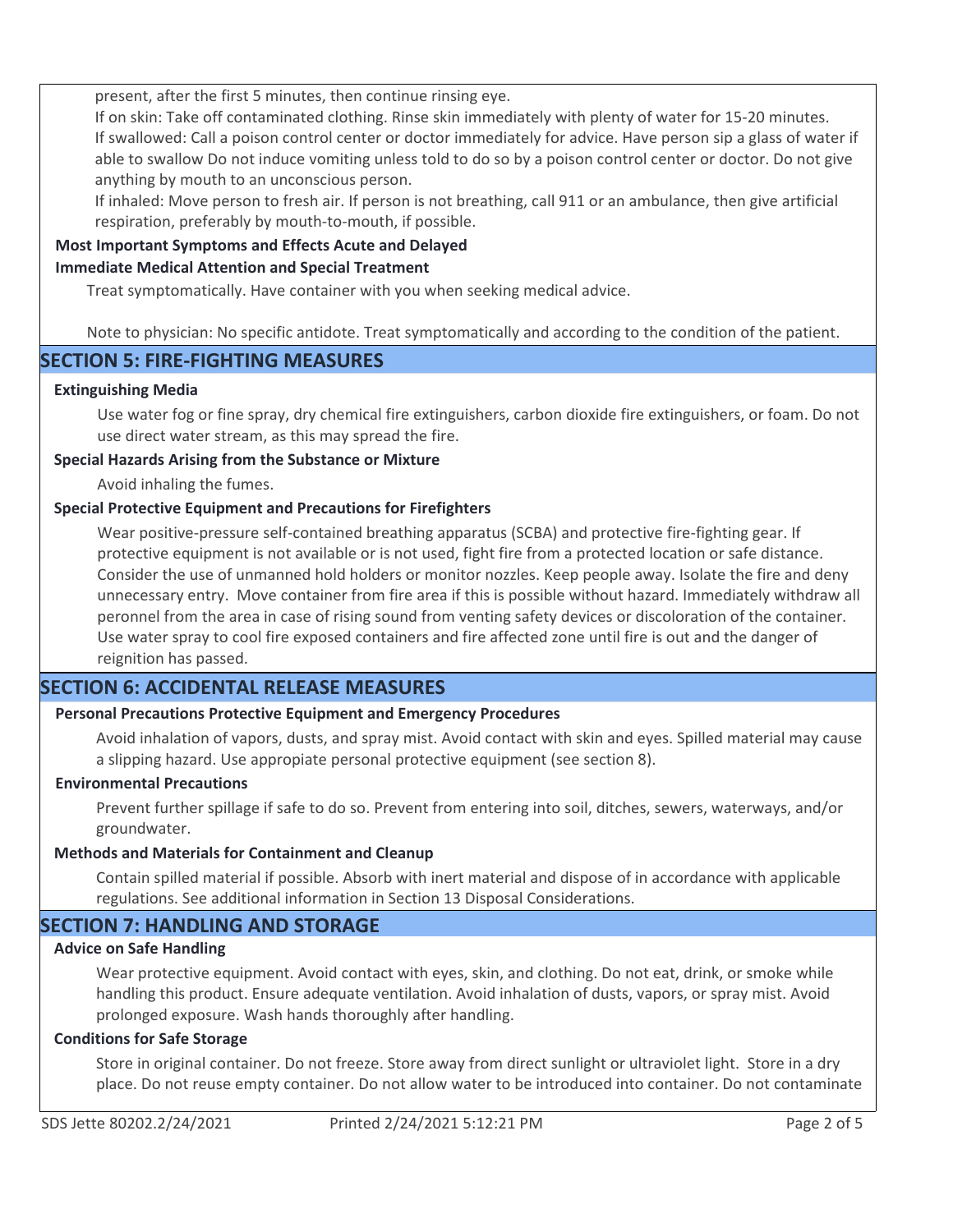water, food, or feed by storage or disposal.

# **SECTION 8: EXPOSURE CONTROLS/PERSONAL PROTECTION**

## **Control Parameters**

No TLV/PEL listings for this mixture.

Appropriate engineering controls: Provide adequate ventilation. Provide eyewash station and safety shower.

#### **Exposure Controls**

Personal Protective Equipment: Wear splashproof goggles or shielded safety glasses, chemical-resistant gloves, long pants, long-sleeved shirt, shoes plus socks, and a chemical-resistant apron.

# **SECTION 9: PHYSICAL AND CHEMICAL PROPERTIES**

| <b>Physical State</b> | Liquid                 | <b>Evapo</b> |
|-----------------------|------------------------|--------------|
| Appearance/Color      | <b>Yellow</b>          | <b>Speci</b> |
| Odor                  | Mild Odor              | Solub        |
| <b>Odor Threshold</b> | No test data available | Autoi        |
| рH                    | 5.0-6.0                | Decor        |
| <b>Freezing Point</b> | 32 °F                  | <b>Visco</b> |
| <b>Flash Point</b>    | Closed Cup 102 °C      | Liquid       |
| <b>Vapor Pressure</b> | No test data available |              |

| Not Established        |
|------------------------|
| 1.04                   |
| Dispersible            |
| No test data available |
| No test data available |
| Not available          |
| $8.56$ lbs/gal         |
|                        |

# **SECTION 10: STABILITY AND REACTIVITY**

#### **Reactivity**

Stable. No dangerous reaction potential known under normal conditions of use.

#### **Chemical Stability**

Stable under normal temperature and storage conditions.

## **Possibility of Hazardous Reactions**

Stable under normal conditions.

#### **Conditions to Avoid**

Avoid exposure to strong oxidizers, strong bases, and strong acids. Avoid extreme heat, open flame, sparks, and other sources of ignition.

#### **Incompatible Materials**

Strong acids, strong bases, and strong oxidizers.

#### **Hazardous Decomposition Products**

Decomposition products depend upon temperature, air supply, and the presence of other materials. Decomposition products may include, but are not limited to: aldehydes, alcohols, esters, and organic acids.

## **SECTION 11: TOXICOLOGICAL INFORMATION**

#### **Information on Toxicological Effects**

ROUTES OF EXPOSURE Eye contact: May cause irritation. Skin contact: Can be absorbed, may cause irritation. Inhalation: Unknown. Ingestion: Unknown.

EXPOSURE SYMPTOMS

 Eye irritation: stinging, tearing, redness, swelling, and blurred vision. Skin irritation: Burning and skin damage.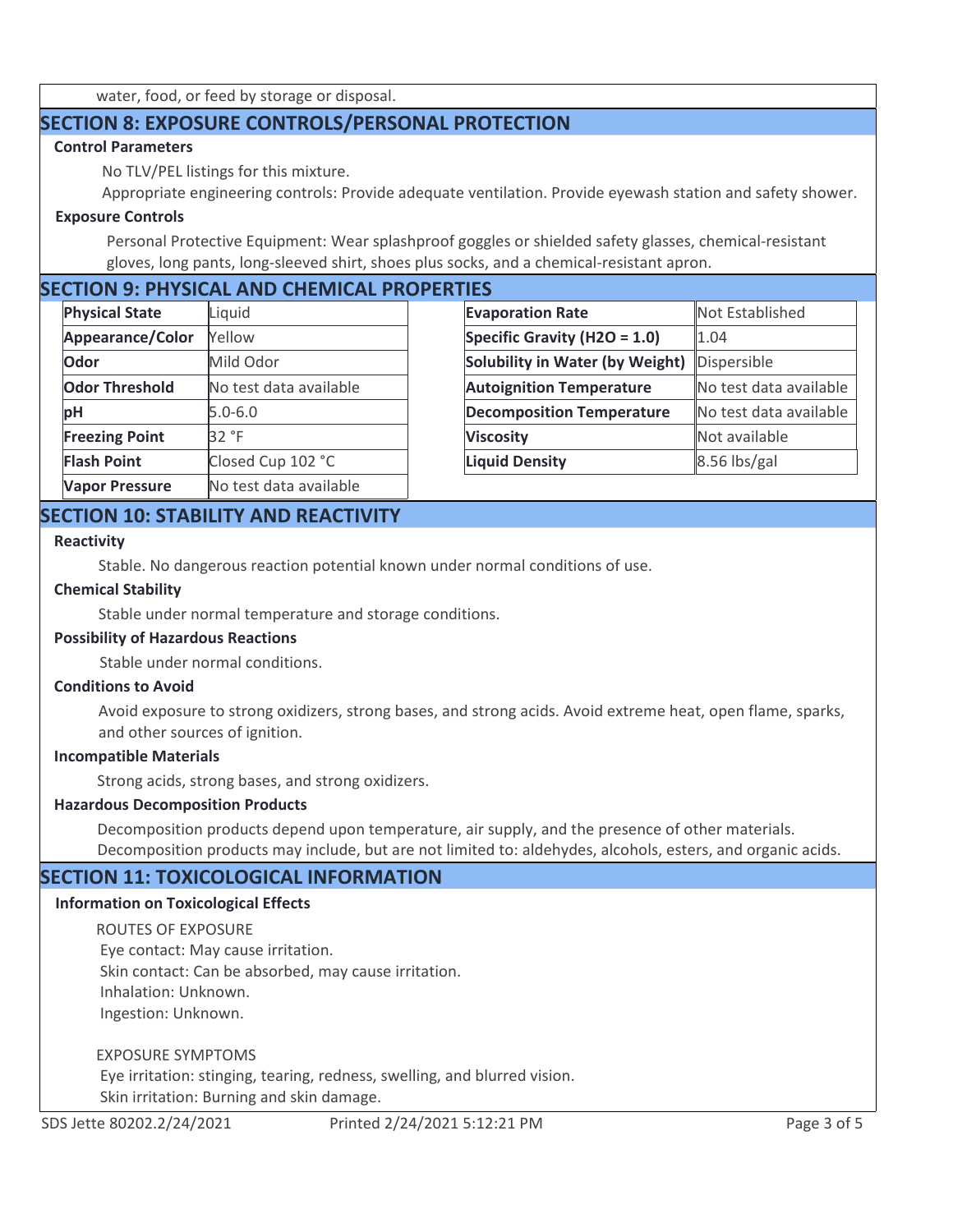Allergic skin reaction:Redness and rash.

## ACUTE AND CHRONIC EFFECTS

Contact may irritate or burn eyes. Components may be absorbed into the body through the skin. Prolonged inhalation may be harmful. Prolonged exposures may cause chronic effects.

### ACUTE TOXICITY

 Oral: N/A Dermal: N/A Eye damage/eye irritation: May cause slight temporary eye irritation. Mist may cause eye irritation. Skin corrosion/irritation: N/A Carcinogenicity: N/A

# **SECTION 12: ECOLOGICAL INFORMATION**

## **Ecotoxicity**

This product is not classified as environmentally hazardous.

Aquatic Acute Toxicity: EC50 Algae: N/A LC50 Crustacea: N/A LC50 Fish: N/A

## **Persistence and Degradability**

Material is readily biodegradable.

#### **Bioaccumulative Potential**

No data available.

#### **Mobility in Soil**

No data available.

## **Other Adverse Effects**

No other known adverse effects.

# **SECTION 13: DISPOSAL CONSIDERATIONS**

#### **Waste Treatment Methods**

Do not reuse empty container. Triple rinse, then offer for recycling or disposal in a sanitary landfill, or by other means in accordance with local, state, and federal regulations.

Dispose of waste materials at an approved waste disposal facility. Do not dump material in sewer or any body of water, or on the ground.

# **SECTION 14: TRANSPORT INFORMATION**

#### **Transportation**

DOT Non-Bulk: Not Regulated

DOT Bulk: Not Regulated

# **SECTION 15: REGULATORY INFORMATION**

# **Safety, Health, and Environmental Regulations**

NFPA Hazard Rating: (0 = Least, 1= Slight, 2=Moderate, 3=High, 4= Severe)

0 Health

- 1 Fire
- 0 Reactivity